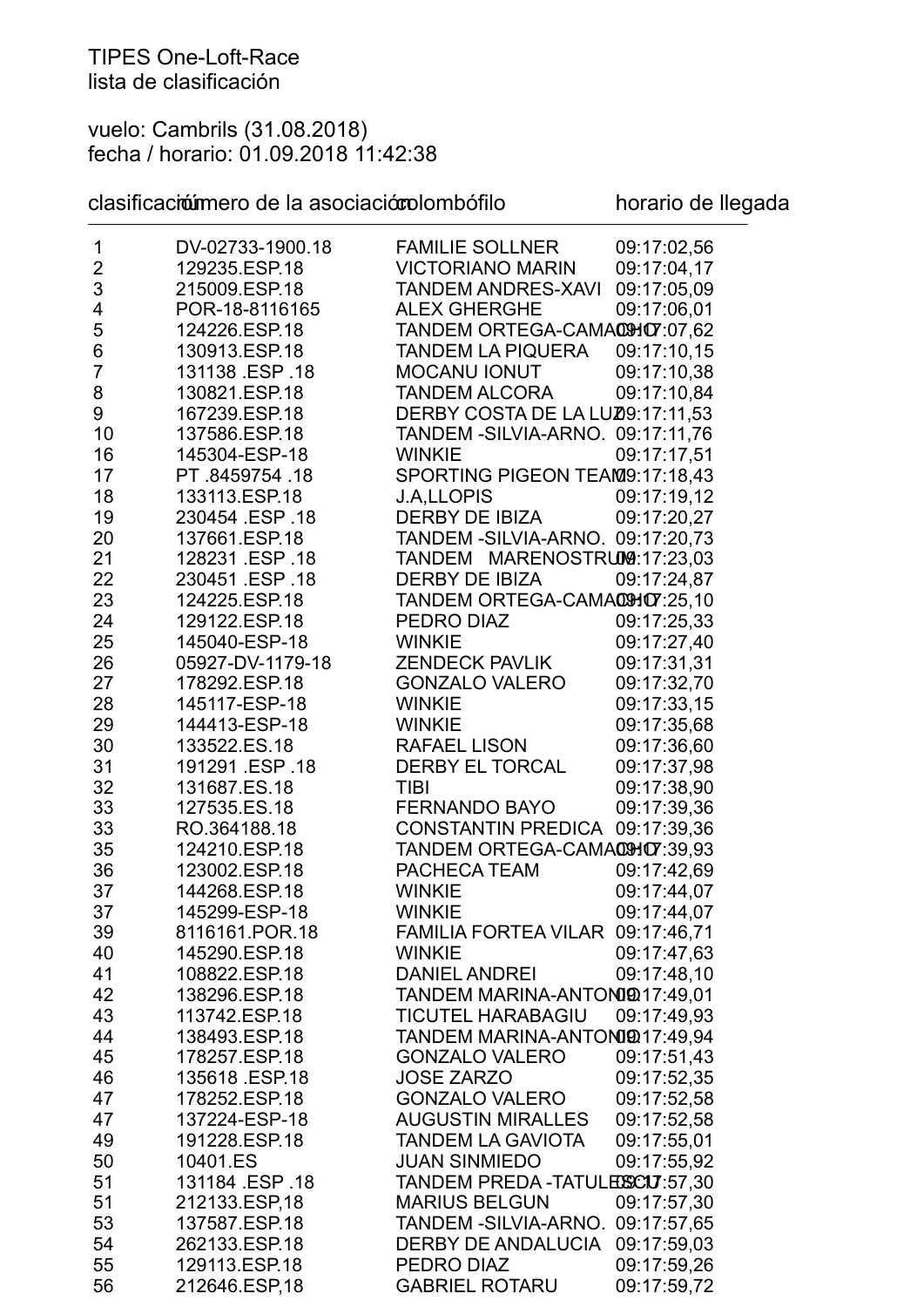| 57  | 137679.ESP.18    | TANDEM - SILVIA-ARNO. 09:17:59,95        |
|-----|------------------|------------------------------------------|
| 58  | 70109.ES.18      | TANDEM GONZALO-FELIX9:18:01,56           |
| 59  | 175771 .ESP.18   | <b>DAVID MINGO</b><br>09:18:01,79        |
| 60  | RO.364352.18     | RECA GARCIA-MIGUEL CONWIP832,71          |
| 61  | 144264.ESP.18    | <b>WINKIE</b><br>09:18:03,86             |
| 62  | 137649.ESP.18    | TANDEM - SILVIA-ARNO. 09:18:04,33        |
| 63  | 178291.ESP.18    | <b>GONZALO VALERO</b><br>09:18:04,78     |
| 64  | 135532 ESP.18    | <b>JOSE ZARZO</b><br>09:18:05,93         |
| 65  | 262130.ESP.18    | <b>DERBY DE ANDALUCIA</b><br>09:18:06,40 |
| 66  | 150422.ESP.18    | TANDEM - SILVIA-ARNO.<br>09:18:06,63     |
| 66  | 262128.ESP.18    | 09:18:06,63<br><b>DERBY DE ANDALUCIA</b> |
| 68  | 137611.ESP.18    | TANDEM -SILVIA-ARNO.<br>09:18:07,22      |
| 69  | 86012.ES.18      | <b>TANDEM MIHAI-TITUS</b><br>09:18:07,45 |
| 70  | RO.5095220.18    | 09:18:08,60<br>TEAM D.N.D.               |
| 71  | 178286.ESP.18    | <b>GONZALO VALERO</b><br>09:18:08,61     |
| 72  | 113727.ESP.18    | 09:18:09,88<br><b>TICUTEL HARABAGIU</b>  |
| 73  | 129112.esp.18    | 09:18:10,57<br>PEDRO DIAZ                |
| 74  | 133001.ESP.18    | TANDEM JUAQIN-MAITE 09:18:10,80          |
| 75  | 150804 .ESP .18  | MONTIEL-SICILIA-VALLO09:18:11,72         |
|     |                  |                                          |
| 76  | 127531.ES,18     | <b>FERNANDO BAYO</b><br>09:18:12,18      |
| 77  | 178250.ESP.18    | <b>GONZALO VALERO</b><br>09:18:13,79     |
| 78  | 144358.ESP.18    | 09:18:15,40<br><b>WINKIE</b>             |
| 79  | 137651.ESP.18    | TANDEM - SILVIA-ARNO. 09:18:16,32        |
| 80  | 129324.ESP.18    | FAMILIA FORTEA VILAR 09:18:16,55         |
| 81  | 128221 .ESP .18  | TANDEM MARENOSTRUM9:18:17,70             |
| 82  | DV.05622.123.18. | CHRISTIAN KLEINSCHULUT 18:19,08          |
| 83  | 144528-ESP-18    | 09:18:19,54<br><b>WINKIE</b>             |
| 84  | 212644.ESP.18    | <b>GABRIEL ROTARU</b><br>09:18:20,92     |
| 85  | 128147 .ESP .18  | TANDEM MARENOSTRUM9:18:22,30             |
| 86  | 86049.ES.18      | <b>TANDEM MIHAI-TITUS</b><br>09:18:23,46 |
| 87  | RO.431226.18     | BONDAC GEORGE ADRIANS: 18:26,68          |
| 88  | 215003.ESP.18    | TANDEM ANDRES-XAVI 09:18:27,38           |
| 89  | 167217.ESP.18    | DERBY COSTA DE LA LUZ0:18:27,60          |
| 90  | 138264.ESP,18    | TANDEM MARINA-ANTONIQ018:27,83           |
| 91  | 131344 .ESP .18  | MIHAI MARIUS CHIRITA 09:18:28,07         |
| 92  | 137609.ESP.18    | TANDEM - SILVIA-ARNO. 09:18:28,31        |
| 93  | 191234.ESP.18    | 09:18:28,55<br>TANDEM LA GAVIOTA         |
| 94  | RO .5075117 .18  | DERBY INT BRASOV.ROMMANI& 29,24          |
| 95  | 130922.ESP.18    | 09:18:29,70<br><b>TANDEM ALCORA</b>      |
| 96  | 65014.ES.18      | TANDEM GONZALO-FELIX9:18:30,16           |
| 97  | 212015 ESP .18   | <b>TANDEM LOS ROBERTO\$9:18:30,85</b>    |
| 98  | 178246.ESP.18    | <b>GONZALO VALERO</b><br>09:18:31,31     |
| 99  | 127536.ES.18     | FERNANDO BAYO<br>09:18:32,92             |
| 99  | 158628 ESP 18    | DERBY INT COSTA DEL SOOL:18:32,92        |
| 101 | 133108.ESP.18    | <b>J.A.LLOPIS</b><br>09:18:33,86         |
| 102 | 145297-ESP-18    | <b>WINKIE</b><br>09:18:35,24             |
| 103 | 135527 ESP 18    | <b>JOSE ZARZO</b><br>09:18:35,49         |
| 104 | RO.5095260.18    | 09:18:36,65<br>TEAM D.N.D.               |
| 105 | 178247.ESP.18    | 09:18:37,11<br><b>GONZALO VALERO</b>     |
| 106 | 178293.ESP.18    | <b>GONZALO VALERO</b><br>09:18:37,80     |
| 107 | 150178-ESP-18    | <b>TEAM STOYANOVA</b><br>09:18:38,95     |
| 108 | 215001.ESP.18    | <b>TANDEM ANDRES-XAVI</b><br>09:18:39,42 |
| 109 | 137610.ESP.18    | TANDEM - SILVIA-ARNO. 09:18:39,65        |
| 110 | 167222.ESP.18    | DERBY COSTA DE LA LUZ0:18:39,87          |
| 111 | 130151.ESP.18    | 09:18:40,10<br>DANIEL EDO                |
| 112 | 108957.ESP.18    | 09:18:41,25<br>TEAM .M+M                 |
| 113 | 149988.ESP.18    | <b>ERNEST DUCH</b><br>09:18:42,87        |
| 114 | 212007 ESP 18    | <b>TANDEM LOS ROBERTO\$9:18:43,55</b>    |
| 115 | 128232 ESP.18    | TANDEM MARENOSTRUM9:18:44,01             |
| 115 | 182057 .ESP .18  | DERBY SEVILLIA PIGEONIS: RACCEO1         |
| 117 | 178298.ESP.18    | <b>GONZALO VALERO</b><br>09:18:44,64     |
| 118 | 131732.ESP.18    | IONUT NICOLAE + VLAICUE ATALAIRI7        |
|     |                  |                                          |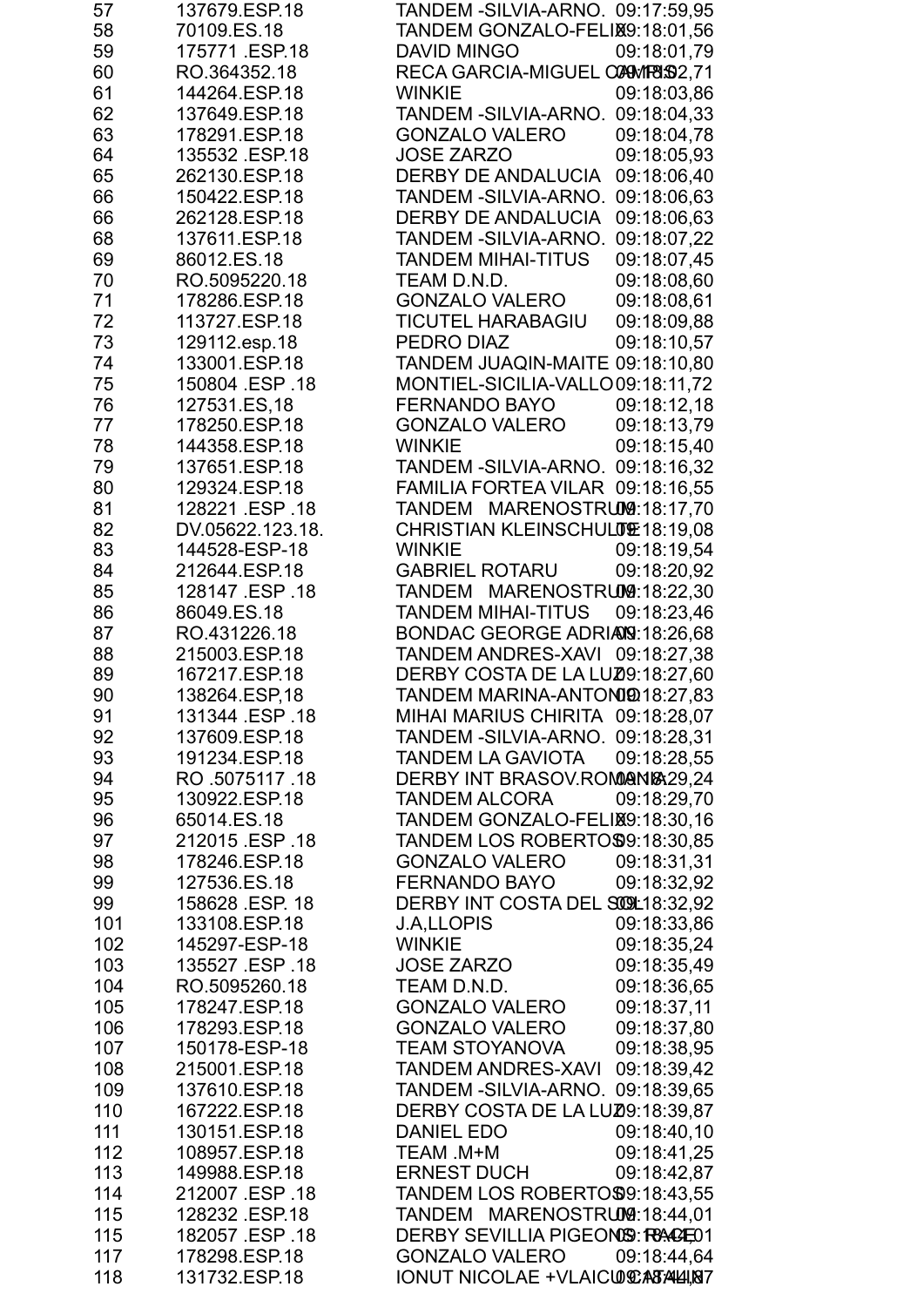| 119 | 137523.ESP.18    | <b>HERMANOS SERRA.</b>            | 09:18:45,10 |
|-----|------------------|-----------------------------------|-------------|
| 120 | 130771 .ESP .18  | <b>CATANA COSTIN</b>              | 09:18:46.71 |
| 121 | 262123.ESP.18    | DERBY DE ANDALUCIA                | 09:18:47,40 |
| 122 | RO 5075125.18    | DERBY INT BRASOV.ROMMAN1848,79    |             |
| 123 | 158764 ESP.18    | DERBY INT COSTA DEL SOOL18:51,34  |             |
| 124 | 127807-ESP-18    | ALEX GHERGHE                      | 09:18:52,49 |
| 125 | 108813.ESP.18    | <b>DANIEL ANDREI</b>              | 09:18:53,64 |
| 126 | 144296.ESP.18    | <b>WINKIE</b>                     | 09:18:55,25 |
| 127 | 182028 ESP 18    | DERBY SEVILLIA PIGEONIS: RASIE17  |             |
| 128 | 131710.ES.18     | <b>TIBI</b>                       | 09:18:56,89 |
| 129 | 96210.ES.18      | NICOLAS NUÑEZ .hnos .RODOPAZO6    |             |
| 130 | 137650.ESP.18    | TANDEM - SILVIA-ARNO. 09:18:57,39 |             |
| 131 | 05927-DV-1307-18 | <b>ZENDECK PAVLIK</b>             | 09:18:57,90 |
| 132 | 123302.ESP.18    | PACHECA TEAM                      | 09:18:58,67 |
| 133 | 137680.ESP.18    | TANDEM - SILVIA-ARNO. 09:18:58,68 |             |
| 134 | 191208.ESP.18    | <b>TANDEM LA GAVIOTA</b>          | 09:18:59,55 |
| 134 | 137503.ESP.18    | <b>HERMANOS SERRA.</b>            | 09:18:59,55 |
| 136 | DV.05622.128.18. | CHRISTIAN KLEINSCHULUE19:00,66    |             |
| 137 | 135871.ES.18     | <b>LUCIAN BARBAT</b>              | 09:19:01,58 |
| 138 | PT.8457759.18    | SPORTING PIGEON TEAM9:19:03.42    |             |
| 139 | 178288.ESP.18    | <b>GONZALO VALERO</b>             | 09:19:03,43 |
| 140 | DV-02733-1902-18 | <b>FAMILIE SOLLNER</b>            | 09:19:04,99 |
| 141 | 105740 ESP .18   | <b>VICTOR GOMEZ</b>               | 09:19:06,83 |
| 142 | 05927-DV-1177-18 | <b>ZENDECK PAVLIK</b>             | 09:19:07.07 |
| 143 | 137564.ESP.18    | <b>MANUEL MONSERRAT</b>           | 09:19:07,34 |
| 144 | 138275.ESP.18    | TANDEM MARINA-ANTONIQ 19:07,35    |             |
| 145 | 150440.ESP.18    | TANDEM - SILVIA-ARNO. 09:19:08,09 |             |
| 146 | 133530.ES.18     | <b>RAFAEL LISON</b>               | 09:19:09,97 |
| 147 | 262304.ESP.18    | <b>GONZALO VALERO</b>             | 09:19:10,20 |
| 148 | 138496.ESP.18    | TANDEM MARINA-ANTONIQ019:10,21    |             |
| 149 | 096745.ES.18     | NICOLAS NUÑEZ .hnos .RODOPAZO6    |             |
| 150 | 74033 .ESP .18   | <b>DOMINGO GARCIA</b>             | 09:19:11,32 |
| 151 | 65015.ES.18      | TANDEM GONZALO-FELIX9:19:11,78    |             |
| 152 | 137519.ESP.18    | <b>HERMANOS SERRA</b>             | 09:19:12,07 |
| 153 | 128303.ES.18     | TANDEM SALVADOR-MARIGAIN9:12,29   |             |
| 154 | 150148.ESP.18    | J.A.G. PASCUAL.                   | 09:19:12,53 |
| 155 | 129408 ESP .18   | TANDEM PREDA-TATULESSCI9:13,05    |             |
| 156 | 212127.ESP.18    | <b>MARIUS BELGUN</b>              | 09:19:14,08 |
| 157 | DV-02733-1913-18 | <b>FAMILIE SOLLNER</b>            | 09:19:14,31 |
| 158 | 05927-DV-1174-18 | <b>ZENDECK PAVLIK</b>             | 09:19:14,77 |
| 159 | 130918.ESP.18    | <b>TANDEM ALCORA</b>              | 09:19:15,69 |
| 160 | 144963-ESP-18    | <b>WINKIE</b>                     | 09:19:16,38 |
| 161 | RO 062128 18     | PETRICA MACELARU                  | 09:19:17,30 |
| 161 | 178289.ESP.18    | <b>GONZALO VALERO</b>             | 09:19:17,30 |
| 163 | 124223.ESP.18    | TANDEM ORTEGA-CAMACHO9:17,74      |             |
| 164 | 178255.ESP.18    | <b>GONZALO VALERO</b>             | 09:19:17,75 |
| 165 | 144555-ESP-18    | <b>WINKIE</b>                     | 09:19:18,73 |
| 166 | 86034.ES.18      | <b>TANDEM MIHAI-TITUS</b>         | 09:19:19,88 |
| 167 | RO.5095222.18    | TEAM D.N.D.                       | 09:19:20,12 |
| 168 | 150194 ESP 18    | <b>DANIEL SESUR</b>               | 09:19:21,03 |
| 168 | 131196 ESP 18    | TANDEM PREDA-TATULEXSCIO:21,03    |             |
| 170 | 129232.ESP.18    | <b>VICTORIANO MARIN</b>           | 09:19:21,56 |
| 171 | RO.5095221.18    | TEAM D.N.D.                       | 09:19:22,62 |
| 172 | 125562.ESP.18    | J.A.G.PASCUAL.                    | 09:19:23,32 |
| 173 | 144675-ESP-18    | <b>WINKIE</b>                     | 09:19:23,55 |
| 174 | 144925-ESP-18    | <b>WINKIE</b>                     | 09:19:24,01 |
| 175 | 178290 ESP.18    | <b>GONZALO VALERO</b>             | 09:19:25,46 |
| 176 | 128222 ESP 18    | TANDEM MARENOSTRUM9:19:26,61      |             |
| 177 | 133902.ESP.18    | RECA GARCIA-MIGUEL CONMP91927.07  |             |
| 178 | 129845.ESP,18    | <b>IONUT BELEI</b>                | 09:19:28,22 |
| 179 | 129561 ESP .18   | <b>GABRIEL PREDA</b>              | 09:19:28,68 |
| 180 | CAN 896038 18    | <b>DERBY MASPALOMAS</b>           | 09:19:28,69 |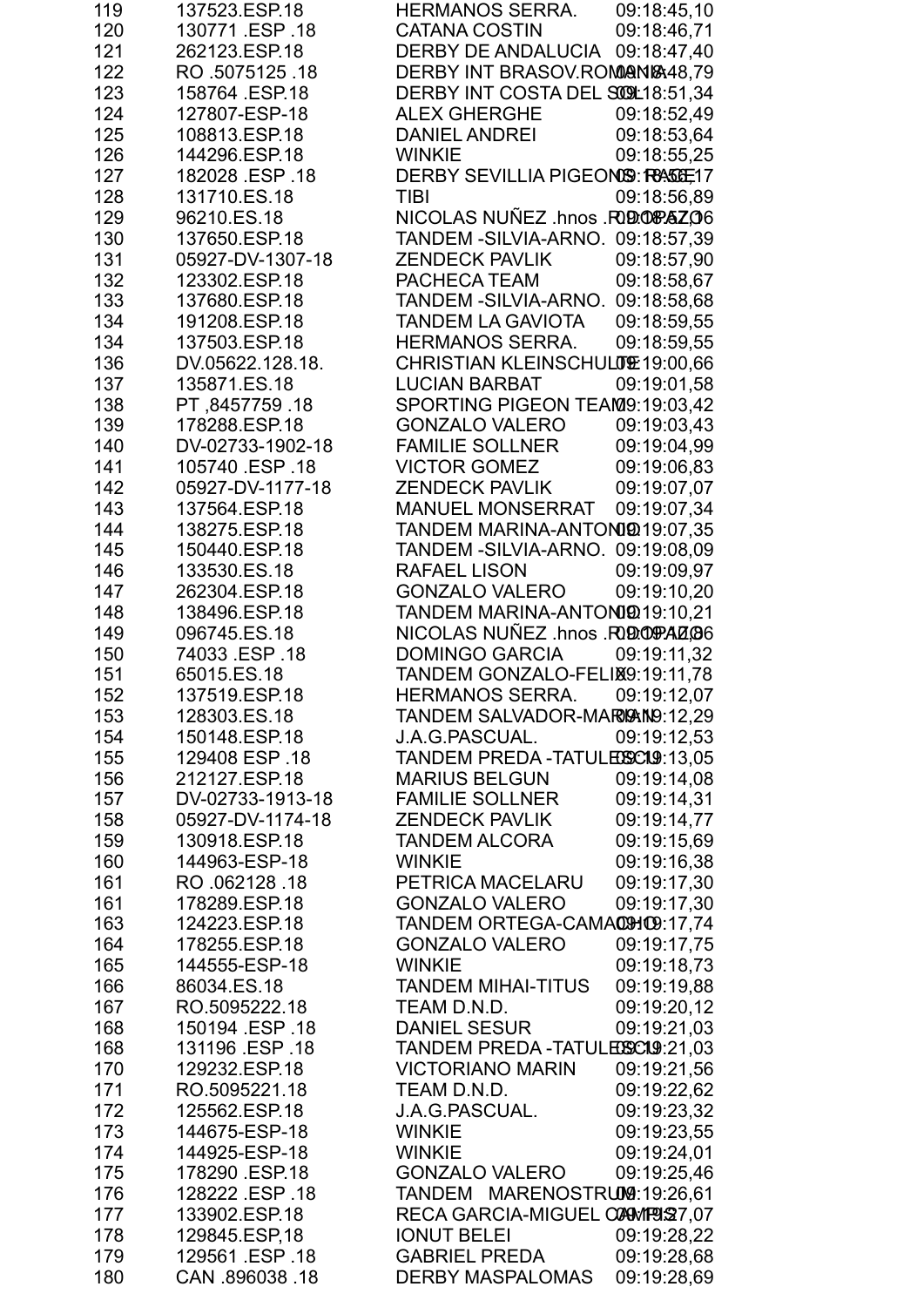| 181 | 144928-ESP-18      | <b>WINKIE</b>                           | 09:19:28,92 |
|-----|--------------------|-----------------------------------------|-------------|
| 182 | 178251.ESP.18      | <b>GONZALO VALERO</b>                   | 09:19:29,15 |
| 183 | 144897-ESP-18      | <b>WINKIE</b>                           | 09:19:29,70 |
| 184 | 131198 ESP .18     | TANDEM PREDA-TATULESCO.9:30,62          |             |
| 185 | 182056 ESP.18      | DERBY SEVILLIA PIGEONSS: RACE31         |             |
| 186 | RO.364182.18       | CONSTANTIN PREDICA 09:19:31,77          |             |
| 187 | 182100 ESP .18     | DERBY SEVILLIA PIGEONSS: RACE16         |             |
| 188 | RO.431228.18       | BONDAC GEORGE ADRIANS: 19:33,40         |             |
| 189 | 128148 .ESP .18    | TANDEM MARENOSTRUM9:19:33,94            |             |
| 190 | 130930.ESP.18      | <b>TANDEM LA PIQUERA</b>                | 09:19:34,71 |
| 191 | 113739.ESP18       | <b>TICUTEL HARABAGIU</b>                | 09:19:34,94 |
| 192 | 133013.ESP.18      | TANDEM JUAQIN-MAITE 09:19:35,18         |             |
| 193 | 144267.ESP.18      | <b>WINKIE</b>                           | 09:19:35,19 |
| 194 | 212643.ESP.18      | <b>GABRIEL ROTARU</b>                   | 09:19:36,04 |
| 194 | RO.431231.18       | BONDAC GEORGE ADRIANS: 19:36,04         |             |
| 196 | 18. ISP 18         | <b>DERBY SEVILLIA PIGEONIS: RAIDE67</b> |             |
| 197 | 150433.ESP.18      | TANDEM - SILVIA-ARNO. 09:19:37,99       |             |
| 198 | 191284.ESP.18      | <b>DERBY EL TORCAL</b>                  | 09:19:38,23 |
|     |                    |                                         |             |
| 199 | DV-02733-1837-18   | <b>FAMILIE SOLLNER</b>                  | 09:19:38,24 |
| 200 | 131183 ESP 18      | TANDEM PREDA-TATULESSCI9:39,65          |             |
| 201 | 145272-ESP-18      | <b>WINKIE</b>                           | 09:19:40,28 |
| 202 | 834908.CANARIAS.18 | <b>JUAN LEON SUAREZ</b>                 | 09:19:40.53 |
| 203 | 182080 ESP .18     | <b>DERBY SEVILLIA PIGEONIS: RACCET7</b> |             |
| 203 | 137283.ES.18       | <b>JOSE MANUEL TEN</b>                  | 09:19:40,77 |
| 205 | 86047.ES.18        | <b>TANDEM MIHAI-TITUS</b>               | 09:19:41,26 |
| 205 | 130925.ESP.18      | <b>TANDEM LA PIQUERA</b>                | 09:19:41,26 |
| 207 | 131736.ESP.18      | IONUT NICOLAE + VLAICULATALLISS         |             |
| 208 | 70111.ES.18        | TANDEM GONZALO-FELIX9:19:42,34          |             |
| 209 | 178254.ESP.18      | <b>GONZALO VALERO</b>                   | 09:19:42,67 |
| 210 | 129129.ESP.18      | PEDRO DIAZ                              | 09:19:43.14 |
| 210 | 130926.ESP.18      | <b>TANDEM LA PIQUERA</b>                | 09:19:43,14 |
| 212 | 124632.ESP.18      | HERMANOS GUTIERREZ09:19:43,39           |             |
| 213 | 130917.ESP.18      | TANDEM LA PIQUERA                       | 09:19:45.72 |
| 213 | 137629, ESP. 18    | TANDEM - SILVIA-ARNO. 09:19:45,72       |             |
| 215 | 144357.ESP.18      | <b>WINKIE</b>                           | 09:19:46,22 |
| 216 | 18897 .CAT.18      | DERBY DE REUS                           | 09:19:46,69 |
| 217 | 60292.ESP.18       | <b>JUAN LEON SUAREZ</b>                 | 09:19:47,17 |
| 218 | 133526.ES.18       | <b>RAFAEL LISON</b>                     | 09:19:47,88 |
| 219 | 212660.ESP.18      | <b>GABRIEL ROTARU</b>                   | 09:19:49,51 |
| 220 | 131185 .ESP .18    | TANDEM PREDA-TATULESSCI9:51,83          |             |
| 221 | 127712.ESP.18      | <b>TANDEM ALCORA</b>                    | 09:19:52,08 |
| 222 | 137660.ESP.18      | TANDEM - SILVIA-ARNO. 09:19:52,79       |             |
| 223 | 150003-ESP-18      | <b>TEAM STOYANOVA</b>                   | 09:19:53,27 |
| 224 | 175767 .ESP .18    | DAVID MINGO                             | 09:19:53,28 |
| 225 | 130502.ES.18       | TANDEM SALVADOR-MARIGAIN9:54,31         |             |
| 226 | .86017.ES.18       | <b>TANDEM MIHAI-TITUS</b>               | 09:19:56,86 |
| 226 | 834911.CANARIAS.18 | <b>JUAN LEON SUAREZ</b>                 | 09:19:56,86 |
| 228 | 129322.ESP.18      | FAMILIA FORTEA VILAR 09:19:57,69        |             |
| 229 | 108946.ESP.18      | TEAM .M+M                               | 09:19:58,39 |
| 230 | 150434.ESP.18      | TANDEM - SILVIA-ARNO. 09:19:59,56       |             |
| 231 | RO 5098003 18      | PETRICA MACELARU                        | 09:20:00,05 |
| 232 | 096742.ES.18       | NICOLAS NUÑEZ .hnos .RODOPAZO           |             |
| 233 | PT.8459750.18      | SPORTING PIGEON TEAM9:20:02,15          |             |
|     |                    |                                         |             |
| 234 | 131199 ESP 18      | TANDEM PREDA-TATULESC20:03,32           |             |
| 235 | 130912.ESP.18      | TANDEM LA PIQUERA                       | 09:20:03,58 |
| 236 | 129701.ESP.18      | <b>MIHAI TRASCAU</b>                    | 09:20:04,06 |
| 237 | 135614 ESP.18      | <b>JOSE ZARZO</b>                       | 09:20:04,32 |
| 238 | 158762 ESP .18     | DERBY INT COSTA DEL SOGL20:05,72        |             |
| 239 | 130915.ESP.18      | <b>TANDEM ALCORA</b>                    | 09:20:06,89 |
| 240 | 131029 ESP 18      | FERNANDO VICENT BAY09:20:07,61          |             |
| 241 | 212019 ESP .18     | CATALUNYA SUD R.P.C. 09:20:08,11        |             |
| 242 | 137646.ESP.18      | TANDEM - SILVIA-ARNO. 09:20:10,20       |             |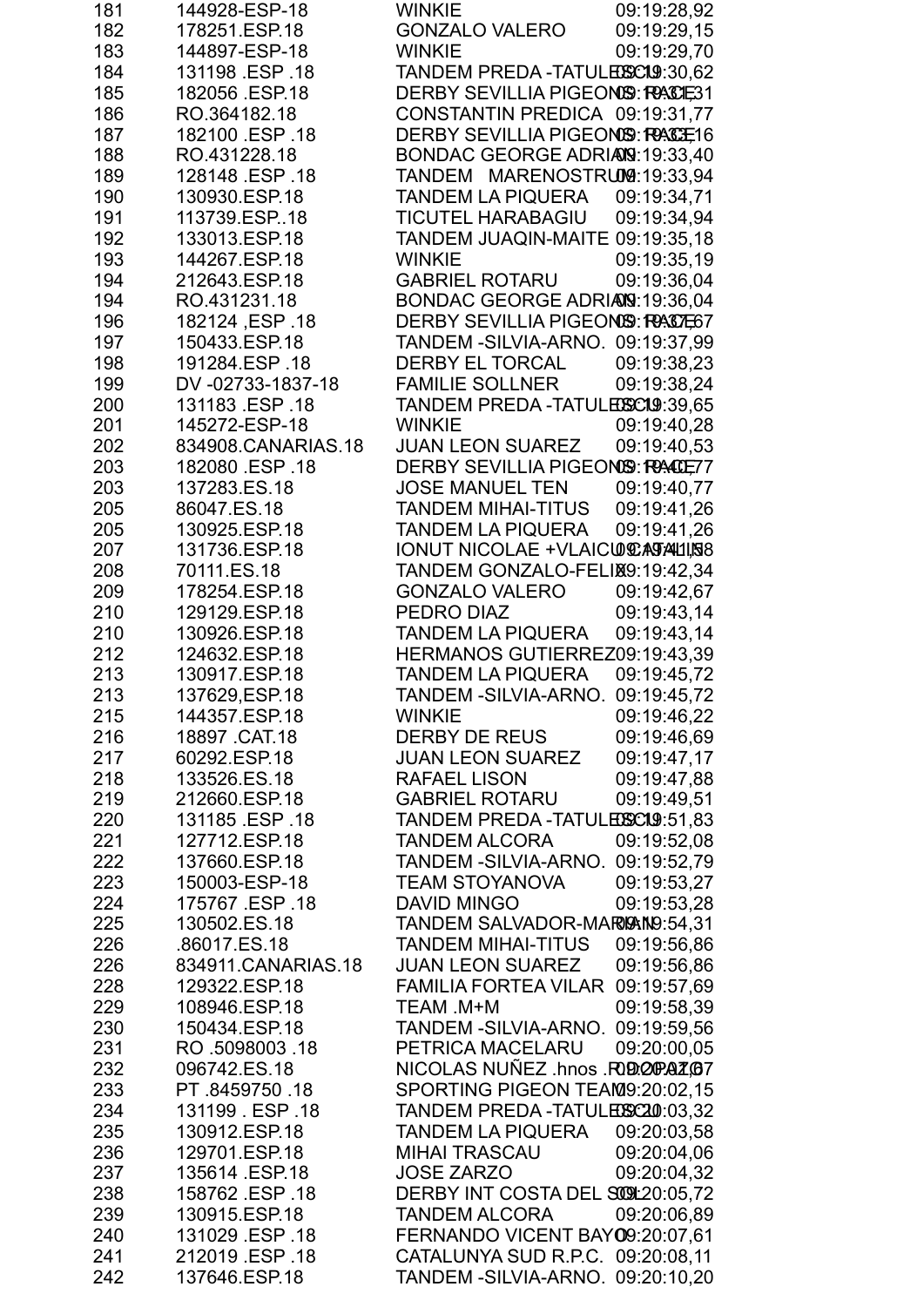| 243 | 108953.ESP.18    | TEAM .M+M<br>09:20:10,46                 |
|-----|------------------|------------------------------------------|
| 244 | 123253.ESP.18    | <b>IULIAN DOGARU</b><br>09:20:10,72      |
| 245 | 133004.ESP.18    | TANDEM JUAQIN-MAITE 09:20:11,89          |
| 246 | 123307.ESP.18    | 09:20:12,38<br>PACHECA TEAM              |
| 247 | 144260.ESP.18    | 09:20:12,64<br><b>WINKIE</b>             |
| 248 | 178248 .ESP.18   | <b>GONZALO VALERO</b><br>09:20:13,36     |
| 249 | RO431227.18      | BONDAC GEORGE ADRIANS: 20:13,37          |
| 250 | 138293.ESP.18    | TANDEM MARINA-ANTONIQ 20:15,50           |
| 251 | 8116167.POR.18   | FAMILIA FORTEA VILAR 09:20:15.98         |
| 251 | 137513.ESP.18    | 09:20:15,98<br><b>HERMANOS SERRA.</b>    |
| 253 | 144263.ESP.18    | <b>WINKIE</b><br>09:20:16.73             |
| 254 | 130155.ESP.18    | DANIEL EDO<br>09:20:17,00                |
| 255 | 124637.ESP.18    | HERMANOS GUTIERREZ09:20:17,82            |
| 256 | 158634 .ESP .18  | DERBY INT COSTA DEL SO91:20:18,31        |
| 257 | 167240.ESP.18    | DERBY COSTA DE LA LUZ0:20:19,26          |
| 258 | 134848.ES.18     | <b>TANDEM MIHAI-TITUS</b><br>09:20:19,53 |
| 259 | 144927-ESP-18    | <b>WINKIE</b><br>09:20:20,02             |
| 260 | PT 8457762 18    | SPORTING PIGEON TEAM9:20:20,75           |
| 261 | 178253 .ESP.18   | <b>GONZALO VALERO</b><br>09:20:21,02     |
| 262 | 144518-ESP-18    | 09:20:21,52<br><b>WINKIE</b>             |
| 263 | 135512 .ESP.18   | <b>JOSE ZARZO</b><br>09:20:22,02         |
|     | 137613.ESP.18    |                                          |
| 264 |                  | TANDEM - SILVIA-ARNO.<br>09:20:22,75     |
| 265 | 127538.ES.18     | 09:20:23,60<br><b>FERNANDO BAYO</b>      |
| 266 | 18123-CAT.18     | <b>FELIP PRADOS</b><br>09:20:24,09       |
| 267 | 128423.ESP.18    | <b>JUAN BARAGANES</b><br>09:20:25,60     |
| 268 | RO .5075122 .18  | DERBY INT BRASOV.ROMANY 026,56           |
| 269 | 123301.ESP.18    | PACHECA TEAM<br>09:20:26,83              |
| 270 | 74019 ESP .18    | <b>DOMINGO GARCIA</b><br>09:20:27,57     |
| 270 | 149990.ESP.18    | <b>ERNEST DUCH</b><br>09:20:27,57        |
| 272 | 74021 .ESP.18    | 09:20:27,58<br><b>DOMINGO GARCIA</b>     |
| 273 | 108817.ESP.18    | 09:20:29,30<br><b>DANIEL ANDREI</b>      |
| 274 | 212124 ESP 18    | 09:20:29,80<br>CATALUNYA SUD R.P.C.      |
| 275 | DV-02733-1870.18 | <b>FAMILIE SOLLNER</b><br>09:20:30,08    |
| 276 | 125579.ESP.18    | J.A.G.PASCUAL.<br>09:20:30,57            |
| 277 | 10016.CAT.18     | <b>DAVID SERRANO</b><br>09:20:31,07      |
| 277 | 133112.ESP.18    | <b>J.A.LLOPIS</b><br>09:20:31,07         |
| 279 | 10007.CAT.18     | <b>DAVID SERRANO</b><br>09:20:31,84      |
| 280 | 096273.ES.18     | NICOLAS NUÑEZ .hnos .RODOPAZO3           |
| 281 | 10008.CAT.18     | <b>DAVID SERRANO</b><br>09:20:34,68      |
| 282 | 137381-ESP-18    | <b>ANTONIO FORNER</b><br>09:20:35,07     |
| 283 | 124639.ESP.18    | HERMANOS GUTIERREZ09:20:36,38            |
| 283 | 127814 - ESP-18  | <b>ALEX GHERGHE</b><br>09:20:36,38       |
| 285 | 135613 ESP 18    | <b>JOSE ZARZO</b><br>09:20:37,85         |
| 286 | 178294.ESP.18    | 09:20:39,97<br><b>GONZALO VALERO</b>     |
| 287 | 137656.ESP.18    | TANDEM - SILVIA-ARNO.<br>09:20:40,24     |
| 288 | 144988-ESP-18    | <b>WINKIE</b><br>09:20:40,98             |
| 289 | 137622.ESP.18    | TANDEM - SILVIA-ARNO. 09:20:41,26        |
| 290 | 130923.ESP.18    | <b>TANDEM LA PIQUERA</b><br>09:20:41,99  |
| 291 | 158623 .ESP .18  | DERBY INT COSTA DEL SOOL:20:42,50        |
| 292 | 129810.ESP.18    | <b>IONUT BELEI</b><br>09:20:44,16        |
| 293 | 131699.ES.18     | TIBI<br>09:20:44,44                      |
| 294 | 150427.ESP.18    | TANDEM - SILVIA-ARNO. 09:20:44,45        |
| 295 | RO.364193.18     | CONSTANTIN PREDICA 09:20:45,12           |
| 296 | 149987.ESP.18    | <b>ERNEST DUCH</b><br>09:20:47,13        |
| 297 | 127405.ESP.18    | TANDEM 3D.CC LA PLANA9:20:48,10          |
| 298 | 212134.ESP.18    | <b>MARIUS BELGUN</b><br>09:20:49,30      |
| 299 | 10408.ES         | <b>JUAN SINMIEDO</b><br>09:20:50,27      |
| 300 | RO.431229.18     | BONDAC GEORGE ADRIANS: 20:50, 28         |
| 301 | 18124-CAT.18     | <b>FELIP PRADOS</b><br>09:20:52,24       |
| 301 | 10012.CAT.18     | <b>DAVID SERRANO</b><br>09:20:52,24      |
| 303 | PT 8459685 18    | SPORTING PIGEON TEAM9:20:53,75           |
| 304 | CAN .896047.18   | <b>DERBY MASPALOMAS</b><br>09:20:54,26   |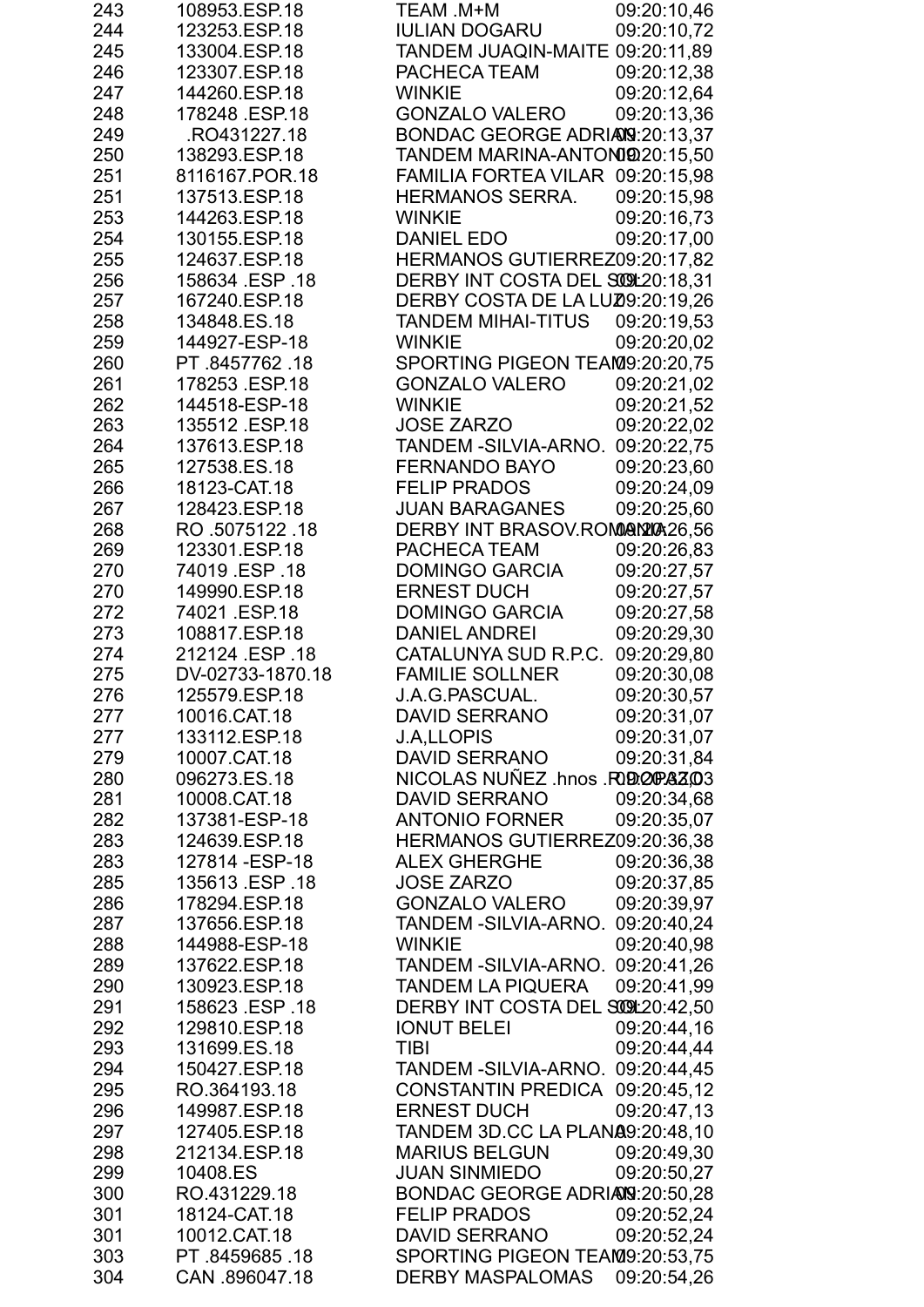| 305 | 127801-ESP-18    | <b>ALEX GHERGHE</b>               | 09:20:54,27 |
|-----|------------------|-----------------------------------|-------------|
| 306 | 70181.ES.18      | TANDEM GONZALO-FELIX9:20:54,55    |             |
| 307 | 04520-441 -DV.18 | TEAM HUBER.                       | 09:20:55,60 |
| 308 | 212650.ESP.18    | <b>GABRIEL ROTARU</b>             | 09:20:56,36 |
| 309 | 191217.ESP.18    | <b>TANDEM LA GAVIOTA</b>          | 09:20:57,10 |
| 310 | 128004.ESP.18    | <b>TANDEM ALCORA</b>              | 09:20:57,51 |
| 311 | 144984-ESP-18    | <b>WINKIE</b>                     | 09:20:58,48 |
| 312 | 128709 ESP 18    | <b>STANCIU ALEXE</b>              | 09:20:59,22 |
| 312 | 183771 ESP 18    | <b>DERBY DE CORDOBA</b>           | 09:20:59,22 |
| 314 | 123306.ESP.18    | PACHECA TEAM                      | 09:20:59,80 |
| 315 | 150896 .ESP .18  | MONTIEL-SICILIA-VALLO09:21:01.69  |             |
| 316 | 191204.ESP.18    | <b>TANDEM LA GAVIOTA</b>          | 09:21:02,20 |
| 317 | 128010.ESP.18    | <b>TANDEM ALCORA</b>              | 09:21:03,30 |
| 318 | 124638.ESP.18    | HERMANOS GUTIERREZ09:21:04,05     |             |
| 319 | 127534.ES.18     | <b>FERNANDO BAYO</b>              | 09:21:04,57 |
| 320 | 212648.ESP.18    | <b>GABRIEL ROTARU</b>             | 09:21:04,86 |
| 321 | 133512.ES.18     | <b>RAFAEL LISON</b>               | 09:21:05,28 |
| 322 | 131181 ESP 18    | PACO QUIXAL                       | 09:21:05,57 |
| 323 | 108947.ESP.18    | TEAM .M+M                         | 09:21:06,09 |
| 324 | 145140.ESP.18    | <b>WINKIE</b>                     | 09:21:06,84 |
| 325 | 05927-DV-1184-18 | <b>ZENDECK PAVLIK</b>             | 09:21:07,36 |
| 326 | 137228.ESP.18    | <b>AUGUSTIN MIRALLES</b>          | 09:21:08,80 |
| 326 | 138270.ESP.18    | TANDEM MARINA-ANTONIQ21:08,80     |             |
| 328 | 131704.ES.18     | <b>TIBI</b>                       | 09:21:08,81 |
| 329 | 129123.ESP.18    | PEDRO DIAZ                        | 09:21:10,39 |
| 330 | 191218.ESP.18    | <b>TANDEM LA GAVIOTA</b>          | 09:21:10,91 |
| 330 | 137591.ESP.18    | TANDEM - SILVIA-ARNO.             | 09:21:10,91 |
| 332 | 137666.ESP.18    | TANDEM -SILVIA-ARNO.              | 09:21:11,21 |
| 333 | 127984.ESP.18    | <b>TANDEM ALCORA</b>              | 09:21:11,51 |
| 334 | 149994.ESP.18    | <b>ERNEST DUCH</b>                | 09:21:12,83 |
| 335 | 108962.ESP.18    | TEAM .M+M                         | 09:21:13,58 |
| 335 | 65017.ES.18      | TANDEM GONZALO-FELIX9:21:13,58    |             |
| 335 | 10024.CAT.18     | <b>DAVID SERRANO</b>              | 09:21:13.58 |
| 338 | 133008.ESP.18    | TANDEM JUAQIN-MAITE 09:21:14,70   |             |
| 339 | 150428.ESP.18    | TANDEM - SILVIA-ARNO. 09:21:16,92 |             |
| 340 | 128426.ESP.18    | <b>JUAN BARAGANES</b>             | 09:21:17,59 |
| 341 | 230453 ESP .18   | DERBY DE IBIZA                    | 09:21:19.33 |
| 342 | 105736 ESP 18    | <b>VICTOR GOMEZ</b>               | 09:21:19,98 |
| 343 | 150437.ESP.18    | TANDEM - SILVIA-ARNO. 09:21:21,67 |             |
| 344 | 128345.ESP.18    | IONUT NICOLAE +VLAICUEATALING     |             |
| 344 | 131749.ESP.18    | IONUT NICOLAE + VLAICUE ATALLISIS |             |
| 346 | 196176.ES.18     | OCTAVIO PASTOR                    | 09:21:23,17 |
| 347 | 137384.ES.18     | <b>OCTAVIO PASTOR</b>             | 09:21:23.47 |
| 348 | 196173.ESP.18    | <b>ANTONIO FORNER</b>             | 09:21:25,28 |
| 349 | 131390 ESP 18    | MIHAI MARIUS CHIRITA 09:21:25,87  |             |
| 350 | PT 8457761 18    | SPORTING PIGEON TEAM9:21:26,32    |             |
| 351 | 137676.ESP.18    | TANDEM - SILVIA-ARNO. 09:21:29,03 |             |
| 352 | 65016.ES.18      | TANDEM GONZALO-FELIX9:21:31,41    |             |
| 353 | 128464.ESP.18    | <b>JUAN BARAGANES</b>             | 09:21:34,24 |
| 354 | 144259.ESP.18    | <b>WINKIE</b>                     | 09:21:34,88 |
| 355 | 127529.ES.18     | <b>FERNANDO BAYO</b>              | 09:21:36,10 |
| 356 | 144962-ESP-18    | <b>WINKIE</b>                     | 09:21:37,78 |
| 357 | 130017.ESP.18    | DANIEL EDO                        | 09:21:38,84 |
| 358 | 113731.ESP.18    | <b>TICUTEL HARABAGIU</b>          | 09:21:39,37 |
| 359 | 158638 ESP 18    | DERBY INT COSTA DEL SOCI21:39,68  |             |
| 360 | 127713.ESP.18    | TANDEM 3D.CC LA PLANA9:21:40,21   |             |
| 361 | 175964 ESP 18    | DAVID MINGO                       | 09:21:41,90 |
| 362 | 149989.ESP.18    | <b>ERNEST DUCH</b>                | 09:21:43,81 |
| 362 | 150029-ESP-18    | <b>TEAM STOYANOVA</b>             | 09:21:43.81 |
| 364 | 129328.ESP.18    | <b>FAMILIA FORTEA VILAR</b>       | 09:21:44,12 |
| 365 | 262121.ESP.18    | DERBY DE ANDALUCIA                | 09:21:46.64 |
| 366 | 150462 .ESP .18  | <b>DANIEL SESUR</b>               | 09:21:49,24 |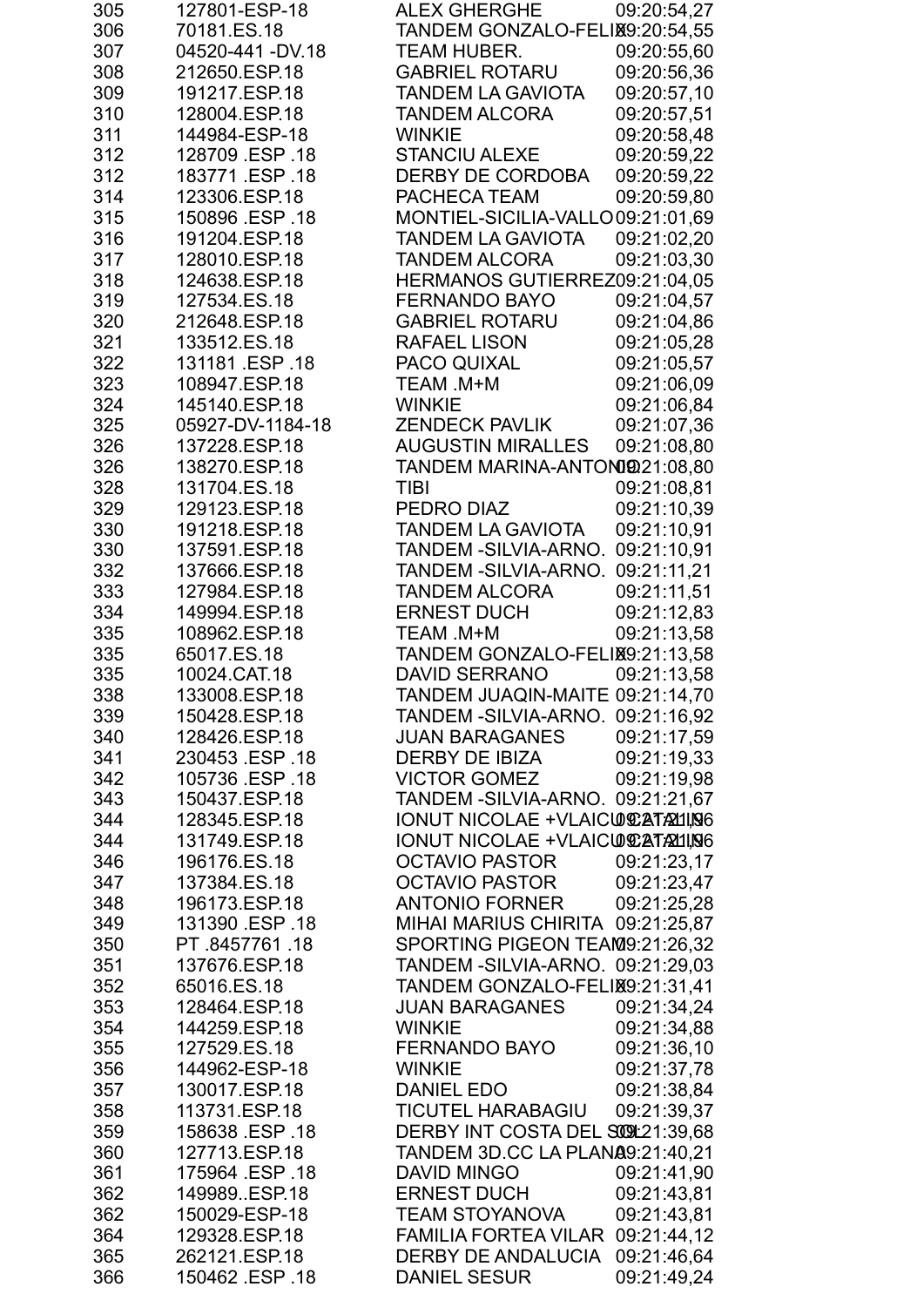| 367 | 129323.ESP.18      | FAMILIA FORTEA VILAR 09:21:49,55         |  |
|-----|--------------------|------------------------------------------|--|
| 368 | 191292 ESP 18      | <b>DERBY EL TORCAL</b><br>09:21:49.86    |  |
| 369 | 137699.ESP.18      | TANDEM - SILVIA-ARNO. 09:21:54,22        |  |
| 370 | 131030 ESP .18     | FERNANDO VICENT BAY09:21:54,76           |  |
| 371 | 10006.CAT.18       | 09:21:56,14<br>DAVID SERRANO             |  |
| 372 | 150164 ESP 18      | <b>DANIEL SESUR</b><br>09:21:57,60       |  |
| 373 | 096852.ES.18       | NICOLAS NUÑEZ .hnos .RODOPAZOO           |  |
| 374 | 124224.ESP.18      | TANDEM ORTEGA-CAMACHILL:02,21            |  |
| 375 | 137621.ESP.18      | TANDEM - SILVIA-ARNO. 09:22:02.75        |  |
| 376 | 128708 ESP .18     | <b>STANCIU ALEXE</b><br>09:22:04.13      |  |
| 377 | 138298.ESP.18      | TANDEM MARINA-ANTONIQ22:08,81            |  |
| 378 | 191290 ESP.18      | DERBY EL TORCAL<br>09:22:09,98           |  |
| 379 | 133905.ESP.18      | RECA GARCIA-MIGUEL CONWE232,08           |  |
| 380 | 144295.ESP.18      | <b>WINKIE</b><br>09:22:14,23             |  |
| 381 | 182120 .ESP .18    | DERBY SEVILLIA PIGEONIS: RACE77          |  |
| 382 | 131197 .ESP .18    | TANDEM PREDA-TATULESC22:18,01            |  |
| 383 | 128306.ES.18       | TANDEM SALVADOR-MARIAN2:19.70            |  |
| 384 | CAN 811930 18      | <b>DERBY MASPALOMAS</b><br>09:22:21,01   |  |
| 385 | 137563.ESP.18      | <b>MANUEL MONSERRAT</b><br>09:22:23,94   |  |
| 386 | 175777.ESP.18      | TANDEM MINGO - ALEX 09:22:24,49          |  |
| 387 | 124624.ESP.18      | HERMANOS GUTIERREZ09:22:24,80            |  |
| 388 | 108820.ESP.18      | DANIEL ANDREI<br>09:22:28,26             |  |
| 389 | RO 5075127 18      | DERBY INT BRASOV.ROMANY 29,50            |  |
| 390 | 131186 .ESP .18    | TANDEM PREDA-TATULESC22:29,81            |  |
| 391 | PT.8457760.18      | SPORTING PIGEON TEAM9:22:33,11           |  |
| 392 | 108812.ESP.18      | 09:22:38,94<br><b>DANIEL ANDREI</b>      |  |
| 393 | 191227.ESP.18      | <b>TANDEM LA GAVIOTA</b><br>09:22:43,63  |  |
| 394 | 70182.ES.18        | TANDEM GONZALO-FELIX9:22:45,56           |  |
| 395 | 212645.ESP.18      | <b>GABRIEL ROTARU</b><br>09:22:46,58     |  |
| 396 | 230339 ESP .18     | DERBY DE IBIZA<br>09:22:47.58            |  |
| 397 | 131733.ESP.18      | IONUT NICOLAE +VLAICUE237AUI, MO         |  |
| 398 | 167211.ESP.18      | DERBY COSTA DE LA LUZ0:23:02,48          |  |
| 399 | .137285.ES.18      | <b>JOSE MANUEL TEN</b><br>09:23:02.80    |  |
| 400 | 167214.ESP.18      | DERBY COSTA DE LA LUZ0:23:05,06          |  |
| 401 | 834909.CANARIAS.18 | <b>JUAN LEON SUAREZ</b><br>09:23:09,68   |  |
| 402 | 178249.ESP.18      | <b>GONZALO VALERO</b><br>09:23:11.61     |  |
| 403 | 127403.ESP.18      | TANDEM 3D.CC LA PLANA9:23:13.70          |  |
| 404 | 127326.ESP.18      | <b>TANDEM 3D.CC LA PLANA9:23:17.71</b>   |  |
| 405 | 130824.ESP.18      | 09:23:25,48<br><b>TANDEM ALCORA</b>      |  |
| 406 | 128424.ESP.18      | 09:23:25,81<br><b>JUAN BARAGANES</b>     |  |
| 407 | .127528.ES.18      | 09:23:45,56<br>FERNANDO BAYO             |  |
| 408 | 1024609.ESP.18     | 09:23:47,72<br><b>GABRIEL ROTARU</b>     |  |
| 409 | 144699-ESP-18      | 09:23:48,73<br><b>WINKIE</b>             |  |
| 410 | 135519 ESP.18      | <b>JOSE ZARZO</b><br>09:23:54,45         |  |
| 411 | 144933-ESP-18      | <b>WINKIE</b><br>09:23:56,50             |  |
| 412 | 129422 ESP 18      | <b>GABRIEL PREDA</b><br>09:23:59,12      |  |
| 413 | 96204 ES.18        | NICOLAS NUÑEZ .hnos .RODOPADOS9          |  |
| 414 | 175763 .ESP .18    | 09:24:05,97<br>DAVID MINGO               |  |
| 415 | RO.364181.18       | CONSTANTIN PREDICA 09:24:08,14           |  |
| 416 | 130916.ESP.18      | <b>TANDEM ALCORA</b><br>09:24:09,61      |  |
| 417 | 178256.ESP.18      | <b>GONZALO VALERO</b><br>09:24:12,69     |  |
| 418 | 131703.ES.18       | 09:24:14,63<br>TIBI                      |  |
| 419 | 133011.ESP.18      | TANDEM JUAQIN-MAITE 09:24:16,01          |  |
| 420 | 131182 ESP .18     | <b>PACO QUIXAL</b><br>09:24:17,19        |  |
| 421 | 70185.ES.18        | TANDEM GONZALO-FELIX9:24:19,13           |  |
| 422 | RO .282094 .18     | 09:24:27,07<br>PETRICA MACELARU          |  |
| 423 | 215011.ESP.18      | 09:24:31,99<br><b>TANDEM ANDRES-XAVI</b> |  |
| 424 | 212647.ESP.18      | <b>GABRIEL ROTARU</b><br>09:24:40,38     |  |
| 425 | 150071 .ESP .18    | 09:24:41,17<br><b>DANIEL SESUR</b>       |  |
| 426 | 133120.ESP.18      | J.A,LLOPIS<br>09:24:47,25                |  |
| 427 | 129703.ESP.18      | 09:24:51,72<br><b>MIHAI TRASCAU</b>      |  |
| 428 | 137655.ESP.18      | TANDEM - SILVIA-ARNO. 09:24:56,19        |  |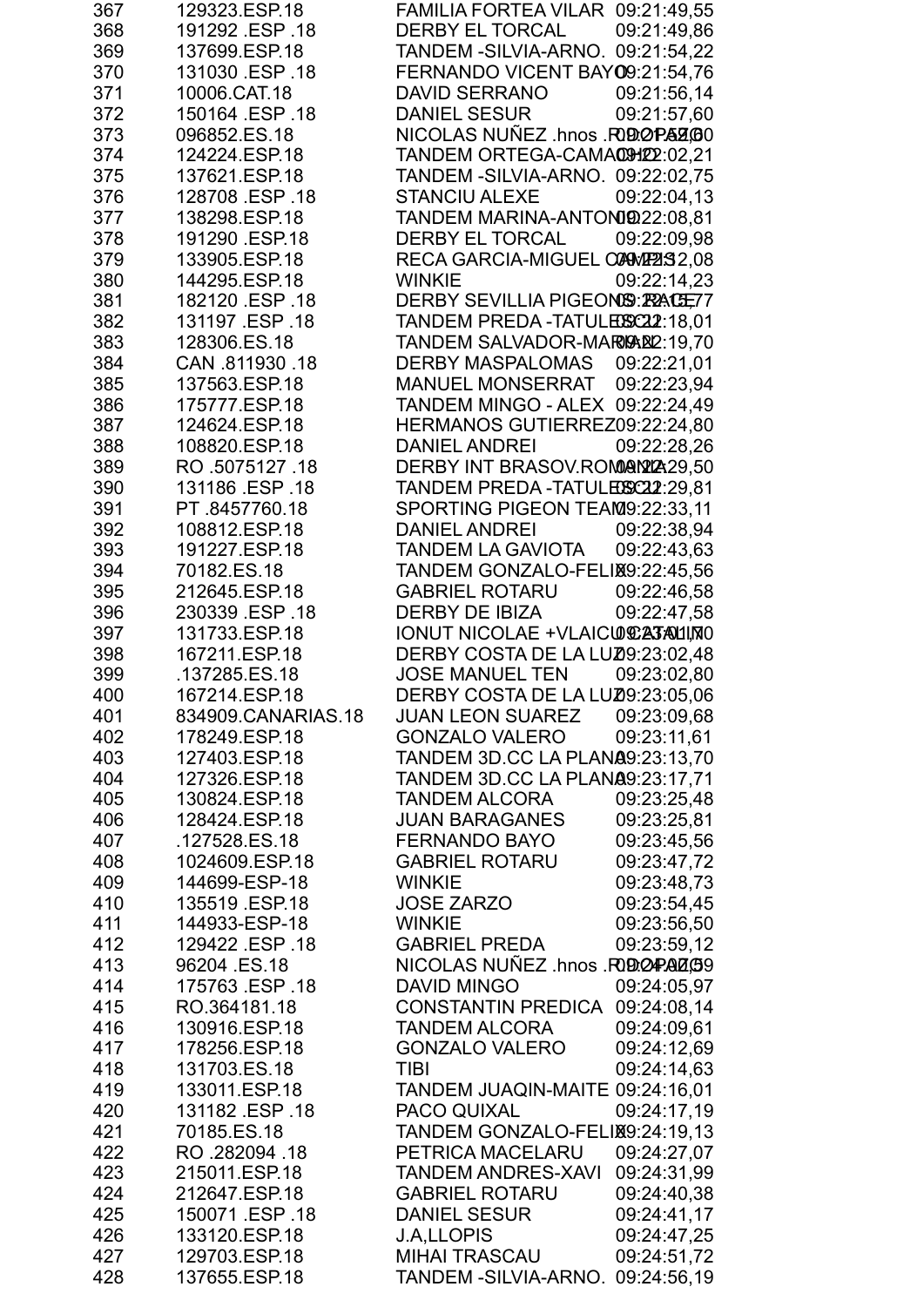| 429        | 129407 ESP 18                    | TANDEM PREDA-TATULEXX24:57,21                        |                            |
|------------|----------------------------------|------------------------------------------------------|----------------------------|
| 430        | 137668.ESP.18                    | TANDEM - SILVIA-ARNO. 09:25:30,56                    |                            |
| 431        | 135526 ESP 18                    | <b>JOSE ZARZO</b>                                    | 09:26:27,38                |
| 432        | 145116-ESP-18                    | <b>WINKIE</b>                                        | 09:26:34,38                |
| 433        | 191293 .ESP .18                  | <b>DERBY EL TORCAL</b>                               | 09:28:08,56                |
| 434        | 65009.ES.18                      | TANDEM GONZALO-FELIX9:28:22,36                       |                            |
| 435        | 127983.ESP.18                    | <b>TANDEM ALCORA</b>                                 | 09:28:28,91                |
| 436        | 133055 ES.18                     | <b>JOSE MANUEL TEN</b>                               | 09:29:17,31                |
| 437        | RO 5075128 18                    | DERBY INT BRASOV.ROMORM20417,65                      |                            |
| 438        | 182093 .ESP .18                  | DERBY SEVILLIA PIGEONSS: PRACE: 17                   |                            |
| 439        | 07974 - 178 - DV . 18            | <b>TEAM HUBER.</b>                                   | 09:29:30,32                |
| 440        | BE 6235914 18                    | <b>MONICK NYS</b>                                    | 09:30:57,83                |
| 441        | BE 6235913.18                    | MONICK NYS                                           | 09:32:41,09                |
| 442        | 144568-ESP-18                    | <b>WINKIE</b>                                        | 09:33:12,70                |
| 443        | BE 6235930 18                    | <b>MONICK NYS</b>                                    | 09:33:54,13                |
| 444        | 167212.ESP.18                    | DERBY COSTA DE LA LUZ09:34:27,59                     |                            |
| 445<br>446 | BE. 6235929.18<br>145162-ESP-18  | <b>MONICK NYS</b><br><b>WINKIE</b>                   | 09:39:28,16                |
| 447        | 131666.ES.18                     | <b>TIBI</b>                                          | 09:40:11,51                |
| 448        | 10011.CAT.18                     | <b>DAVID SERRANO</b>                                 | 09:40:13,23<br>09:41:58,47 |
| 449        | 129566 .ESP .18                  | <b>GABRIEL PREDA</b>                                 | 09:41:59,73                |
| 450        | 129421.ESP.18                    | <b>GABRIEL PREDA</b>                                 | 09:42:01,60                |
| 451        | 175962 ESP 18                    | TANDEM MINGO - ALEX 09:42:02,63                      |                            |
| 452        | 105734 ESP 18.                   | <b>VICTOR GOMEZ</b>                                  | 09:42:06.65                |
| 453        | RO .5075120 .18                  | DERBY INT BRASOV.ROMONIZA08,14                       |                            |
| 454        | 129920, ESP, 18                  | <b>IONUT BELEI</b>                                   | 09:42:10,09                |
| 455        | 212011 .ESP .18                  | TANDEM LOS ROBERTO\$9:42:10,89                       |                            |
| 456        | 150897 .ESP .18                  | MONTIEL-SICILIA-VALLO09:42:14,45                     |                            |
| 457        | CAN 811917 18                    | <b>DERBY MASPALOMAS</b>                              | 09:42:15,48                |
| 458        | 129409.ESP.18                    | TANDEM PREDA-TATULEISCA2:16.74                       |                            |
| 459        | 230452 .ESP .18                  | DERBY DE IBIZA                                       | 09:42:19,53                |
| 460        | 175961 ESP .18                   | TANDEM MINGO - ALEX 09:42:21,25                      |                            |
| 461        | 175965 .ESP .18                  | TANDEM MINGO - ALEX 09:42:22.97                      |                            |
| 462        | 130776 .ESP .18                  | CATANA COSTIN 09:42:24,46                            |                            |
| 463        | 144627-ESP-18                    | <b>WINKIE</b>                                        | 09:42:51,26                |
| 464        | 108660.ESP.18                    | <b>DANI GIURGI</b>                                   | 09:42:54,05                |
| 465<br>466 | 183504 ESP 18<br>196179.ES.18    | <b>DERBY DE CORDOBA</b><br><b>OCTAVIO PASTOR</b>     | 09:42:59,68                |
| 467        | 212658.ESP.18                    | <b>GABRIEL ROTARU</b>                                | 09:43:00,95<br>09:43:02,60 |
| 468        | 105741 .ESP .18                  | <b>VICTOR GOMEZ</b>                                  | 09:43:03,63                |
| 469        | 183509 ESP 18                    | <b>DERBY DE CORDOBA</b>                              | 09:43:03,98                |
| 470        | 183503 ESP.18                    | <b>DERBY DE CORDOBA</b>                              | 09:43:11,46                |
| 471        | 74008 ESP .18                    | <b>DOMINGO GARCIA</b>                                | 09:43:13,42                |
| 472        | 113748.ESP,18                    | <b>TICUTEL HARABAGIU</b>                             | 09:43:15,15                |
| 473        | 130509.ES.18                     | TANDEM SALVADOR-MARIGANI3:16,65                      |                            |
| 474        | 10409.ES                         | <b>JUAN SINMIEDO</b>                                 | 09:43:20,91                |
| 475        | 178297.ESP.18                    | <b>GONZALO VALERO</b>                                | 09:43:27,18                |
| 476        | RO.364190.18                     | <b>CONSTANTIN PREDICA</b>                            | 09:43:28,68                |
| 477        | 105737 ESP 18                    | <b>VICTOR GOMEZ</b>                                  | 09:43:30,18                |
| 478        | 144335.ESP.18                    | <b>WINKIE</b>                                        | 09:43:37,66                |
| 479        | RO.5095240.18                    | TEAM D.N.D.                                          | 09:43:38,24                |
| 480        | 167225.ESP.18                    | DERBY COSTA DE LA LUZ0:43:45,73                      |                            |
| 481        | PT.8459755.18                    | SPORTING PIGEON TEAM9:43:48,60                       |                            |
| 482        | 175963.ESP.18                    | DAVID MINGO                                          | 09:43:50,33                |
| 483<br>484 | 108918.ESP.18                    | <b>DANI GIURGI</b>                                   | 09:43:52,06                |
| 485        | 135521 .ESP .18<br>133009.ESP.18 | <b>JOSE ZARZO</b><br>TANDEM JUAQIN-MAITE 09:44:03,94 | 09:44:02,44                |
| 486        | 175768 ESP 18                    | <b>DAVID MINGO</b>                                   | 09:44:05.45                |
| 487        | 135877.ES.18                     | <b>LUCIAN BARBAT</b>                                 | 09:44:07.18                |
| 488        | 212135.ESP.18                    | <b>MARIUS BELGUN</b>                                 | 09:44:08,68                |
| 489        | BE 6235912.18                    | <b>MONICK NYS</b>                                    | 09:44:16,16                |
| 490        | 130153.ESP.18                    | <b>DANIEL EDO</b>                                    | 09:44:26,41                |